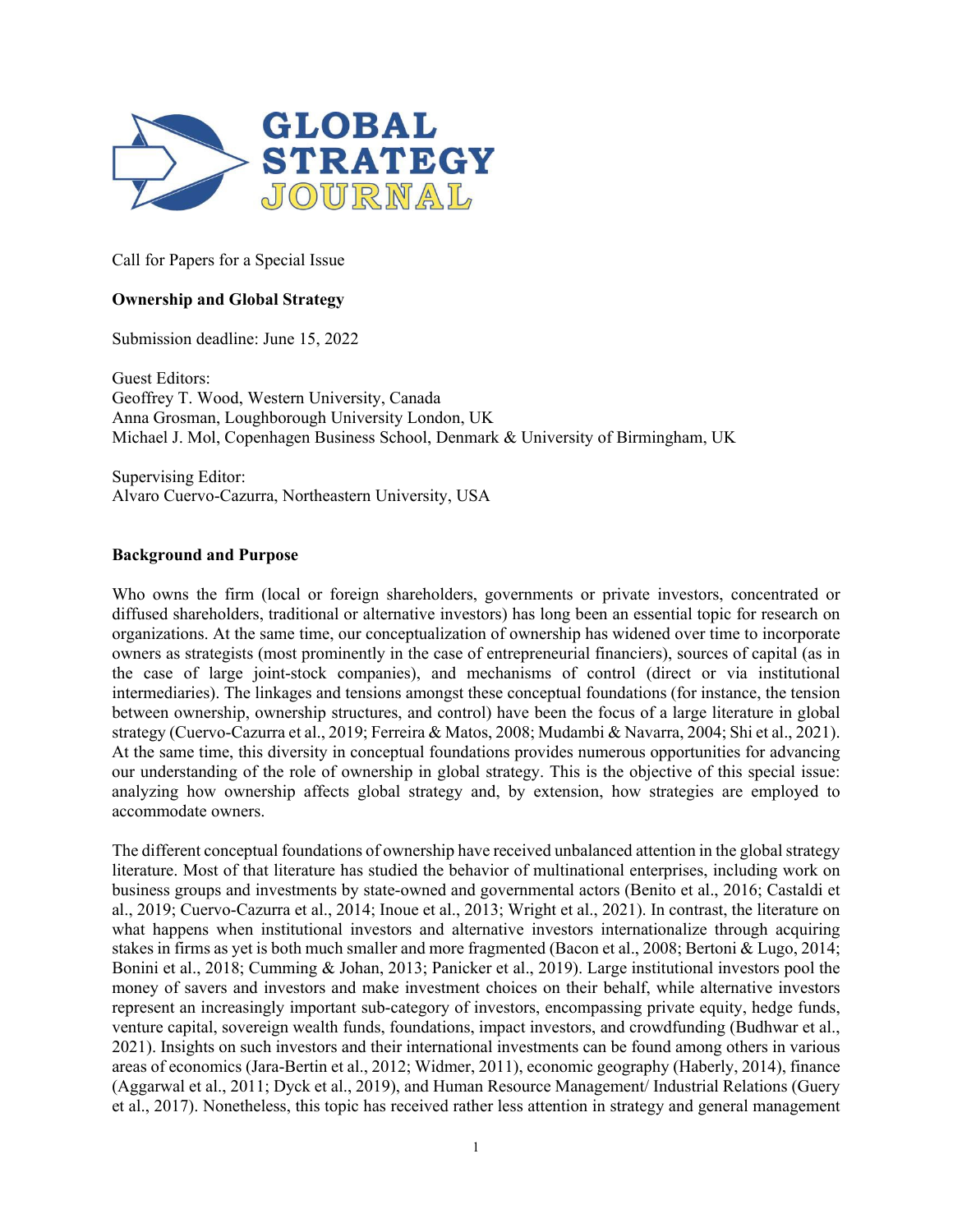journals (with notable exceptions such as Tihanyi et al., 2003). Yet, these types of institutional investors can exercise profound effects on target firms' strategies and organizational practices and, indeed, on the economies in which they invest. For example, the Government Pension Fund Global, Norway's sovereign wealth fund, the world's single biggest owner of shares with holdings equating to about 1.5% of shares in publicly listed companies globally, has a stated policy of wanting to contribute actively to the 'development of international standards on responsible business conduct' (NBIM, 2021). Such policies directly affect strategic decisions in firms across the globe and those that do not comply may receive less investment. This is but one example of foreign institutional ownership, a phenomenon that runs into trillions of US dollars and has many different faces (Desender et al., 2016; Sethuram et al., 2021; Shi et al., 2020). Most sovereign wealth funds have an explicitly global brief, whilst private equity and hedge funds have become increasingly willing to cross national boundaries, raising questions as to their impacts on national business systems different from that encountered in their country of origin (Cumming et al., 2021). In turn, this has led to pressures for increased financial protectionism, as well as sparking counter-reactions by domestic investors and firms (Guery et al., 2017).

From a scholarly perspective, there are two sides to the study of ownership and global strategy. One can study the impact of owners on firm strategies, what we might call *'owners as strategists'*. Alternatively, one can study how firm strategies and other characteristics affect investment choices, which we might phrase '*firms accommodating ownership*'. There is an increasing trend of research in strategic entrepreneurship on early-stage institutional investors and their decision-making processes (Cumming & Johan, 2017). Another stream deals with the effects of international institutional investors on local firms, such as a push towards international strategy (Ray et al., 2016), or increased exposure to a foreign government and a propensity to engage in nonmarket strategies as a result (Desender et al., 2016; Shi et al., 2020). However, opinion is divided as to whether the consequences occur at the target firm-level only or challenge entire systems, and whether the observed effects are due to the country of origin (Guery et al., 2017), or rather the intrinsic nature of an investor (Kacperczyk et al., 2021). Through this special issue, we solicit papers that can bridge extant streams of literature, as firms' internationalization strategies and investors' portfolios allocations are increasingly intertwined.

At a theoretical level, there is much eclecticism in the explanations, offering ample opportunities for advancing theories. Some influential accounts have used comparative institutional analysis to explore the extent to which such investors bring in new models of entrepreneurship that challenge traditional ways of doing things (Dunlap-Hinkler, et al., 2010; Widmer, 2011). Other work has used agency theory to argue that investors may impart greater efficiencies and a closer focus on the bottom line (Bebchuk et al., 2017). Research in this area could also look at how ownership may not produce full control and associated property rights questions (Burkart et al., 1997). The undeniably diverse literature on financialization encompasses accounts in journals that range from mainstream finance (Basak & Pavlova, 2016; Henderson et al., 2018) to radical political economy (Schelkle & Bohle, 2020). However, what this literature has in common is an assumption that both traditional institutional and alternative investors, as defined above, exercise profound effects on what organizations do, and that financialization represents a global phenomenon, even if its effects are polyvalent, with consequences in the economic, social, and cultural spheres (Clark & Monk, 2017). Related to that, an emerging stream of literature focuses on sustainable finance and how international investors respond to increased environmental pressures (Bolton & Kacperczyk, 2021), which leads to a theoretical overhaul as to what their general purposes are, beyond achieving purely financial goals (Henderson, 2020). Firms might cater to a particular type of institutional investor, who may focus on growth and returns, such as generous dividend payouts, and be rather unconcerned with sustainability issues and/or the moral consequences of investments (Driver et al., 2020). Conversely, investors could be lured by firms showcasing their good practices, a phenomenon theorized through the 'firm signaling view' (Schnyder et al., 2021).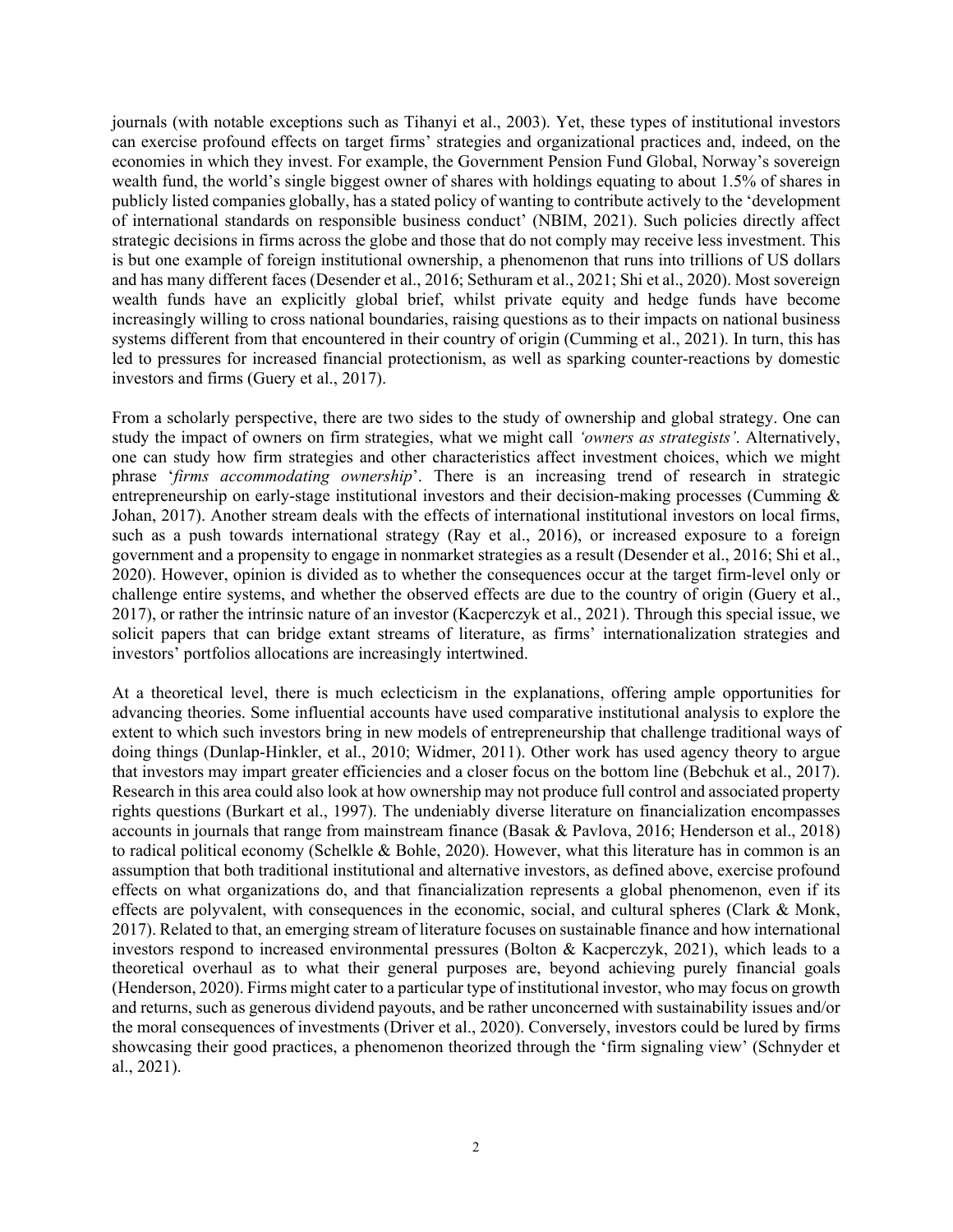Through positing ownership and global strategy as a phenomenon for this special issue, we are keen on attracting work on the rationale, nature, and effects of investors venturing abroad, that, whilst rigorous in theory, has a strong practical orientation. In terms of the strategies and practices that international institutional investors (traditional or alternative) follow and disseminate, submissions could, for instance, address ownership changes and continuity, the limits of ownership and property rights, location-specific financial advantages, and strategic change inside individual firms. Further, issues could include effects that ripple through to the wider system, norm entrepreneurship and host vs. home country pressures, and the pursuit of sustainable practices in target firms.

We also welcome studies that look at the other side of the coin, i.e., what firms might do to receive outside international investments, as well as methodological or other contributions that seek to disentangle the endogenous relationship that exists between investors and firms. Studies of the investment behaviors of multinational companies expanding abroad (e.g., when investing in their own subsidiaries) do not constitute part of the scope of the special issue, as we seek the best work on the effects of institutional investors crossing national boundaries. We are open to a variety of methodologies (large samples, case studies, conceptual, etc.) and theoretical approaches, and seek work focusing on the impact of the context on strategy in line with the mission of the journal. Authors are encouraged to contact the special issue editors if they have questions about this special issue and the suitability of their work.

## **Research Questions**

Although not an exhaustive list, we would particularly welcome papers that have a scope that *goes beyond national boundaries* and look at questions such as those listed below.

Owners as strategists:

- 1. International private equity:
	- a. When does private equity invest abroad, and how does this change depending on home and host country characteristics?
	- b. Do private equity investments differ across countries in terms of their effects on firm strategies and outcomes?
- 2. Sovereign wealth funds:
	- a. To what extent and how do strategies and organizational practices pursued by sovereign wealth funds diffuse to their investee firms?
	- b. How do board members from sovereign wealth funds alter the organizational and corporate governance processes of their investee firms?
	- c. What is the effect on strategies and organizational practices of the degree of government influence on foreign portfolio firms? For instance, on portfolio investments by sovereign wealth funds?
- 3. International venture capital:
	- a. When and why do venture capital investors make international investments?
	- b. What are the valuation and performance differentials between home and cross-border investments?
- 4. International crowdfunding:
	- a. What is the likelihood of crowdfunding being international, rather than domestic?
	- b. What agendas do crowdfunders seek when they venture further afield?
	- c. How do property rights and control change as crowdfunding becomes international?
- 5. International hedge funds:
	- a. What is the effect of hedge fund activism on managerial behavior in investee firms?
	- b. How do hedge funds impact the management of the overseas firms they invest in?
	- c. What is the impact of the increased usage of high-frequency trading by international hedge funds in different national systems on target firm policies and practices?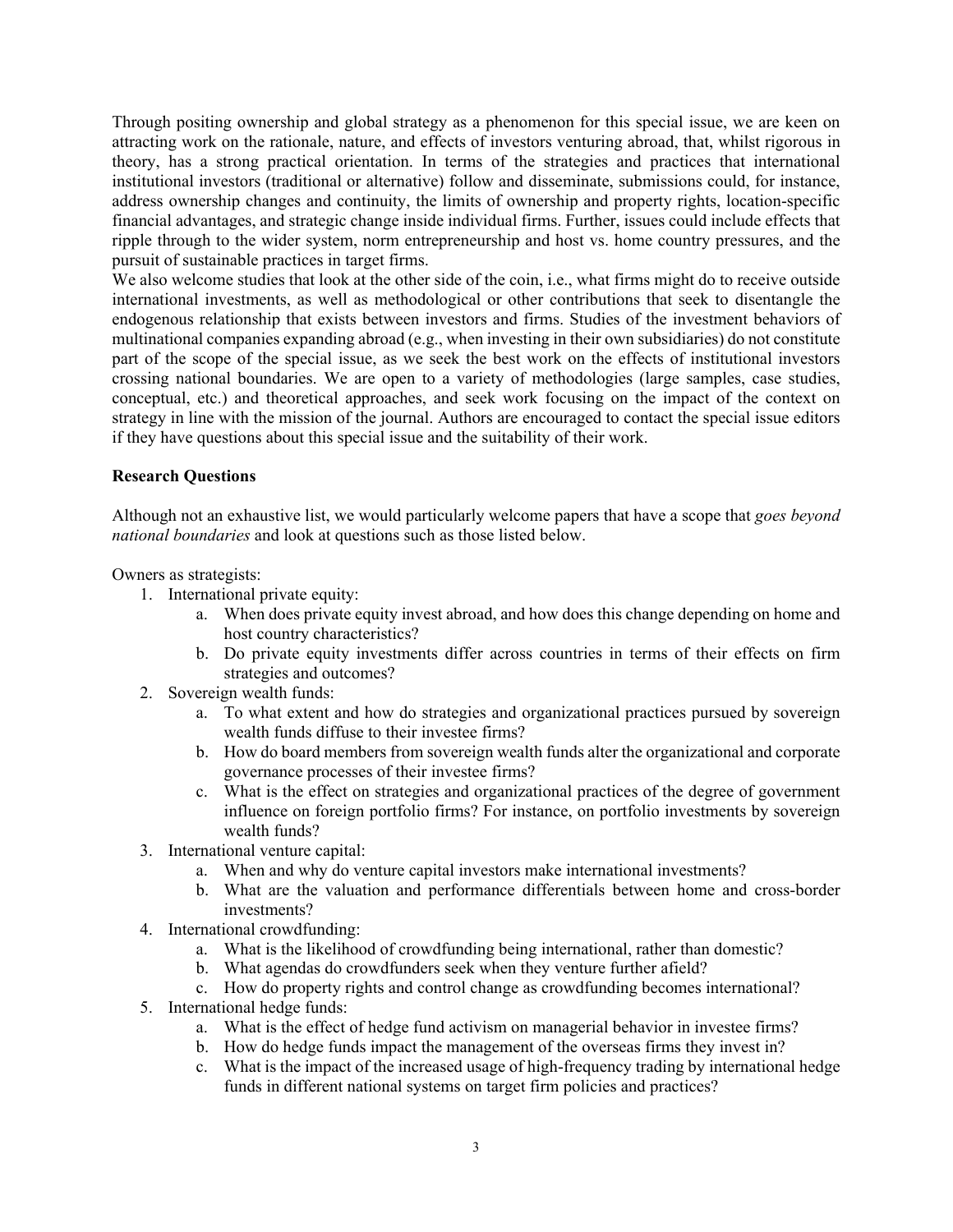- d. What is the impact of co-investment by hedge funds and other alternative investors on investee firms?
- 6. What are emerging regulatory responses, perhaps as a form of financial protectionism, to alternative and institutional investors at the national and supranational levels, and how do these affect investors and investees?
- 7. Why do firms acquire strategic assets across borders in a portfolio manner (as opposed to direct ownership)? What are the implications for ownership and control, and how does this affect strategy in investee firms?
- 8. What is the effect of country of origin on corporate control by institutional investors from abroad?
- 9. How do United Nations' sustainable development goals reshape the investment strategy of international investors?

Firms accommodating ownership:

- 1. Across the various types of international investors, how do investor characteristics (size, investment horizons, risk-taking, government involvement, degree of activism, and so on) affect the strategic decision-making of managers in firms they invest in?
- 2. What determines whether firms attract investment from different types of international investors and how do managerial behaviors affect the likelihood of such investments?
- 3. What is the effect of foreign institutional ownership (e.g., venture capital, private equity, hedge funds, crowdfunding) on firm strategy in family or entrepreneurial firms?
- 4. What legal and organizational structures across institutional settings are put in place to optimize the property rights of institutional and alternative investors?
- 5. What is the causality and sequence in the relationship between investor decisions and firm strategies? How do these two types of actors interact?

## **Deadline and Submission Instructions**

Authors should submit their manuscripts between June 1 and 15, 2022, via the Global Strategy Journal submission system at [https://mc.manuscriptcentral.com/gsj.](https://mc.manuscriptcentral.com/gsj) To ensure that all manuscripts are identified correctly for consideration for this Special Issue, please click the "Special Issue Article" when selecting the "Article Type." Manuscripts should be prepared in accordance with Global Strategy Journal's Guide for Authors available at [http://onlinelibrary.wiley.com/journal/10.1002/\(ISSN\)2042-](http://onlinelibrary.wiley.com/journal/10.1002/(ISSN)2042-5805/homepage/ForAuthors.html) [5805/homepage/ForAuthors.html.](http://onlinelibrary.wiley.com/journal/10.1002/(ISSN)2042-5805/homepage/ForAuthors.html)

All submissions will go through the journal's double-blind review process. The guest editors intend to conduct a paper development workshop for manuscripts moving forward after the first or second round of reviews in early 2023. The aim of the workshop will be to provide additional inputs to authors regarding their manuscripts (after revision based on the reviews and feedback) with the intent of enhancing and sharpening the potential value of the contribution. Presentation of an author's work at the workshop is neither a requirement nor a promise of final acceptance of the paper.

Questions about the Special Issue may be directed to the guest editors:

- Geoffrey T. Wood, Western University, Canada ( $\frac{gwood23@uwo.ca)}{gwood23@uwo.ca)}$
- Anna Grosman, Loughborough University London, UK [\(a.grosman@lboro.ac.uk\)](mailto:a.grosman@lboro.ac.uk)
- Michael J. Mol, Copenhagen Business School, Denmark  $(mmo.si@cbs.dk)$

## **References**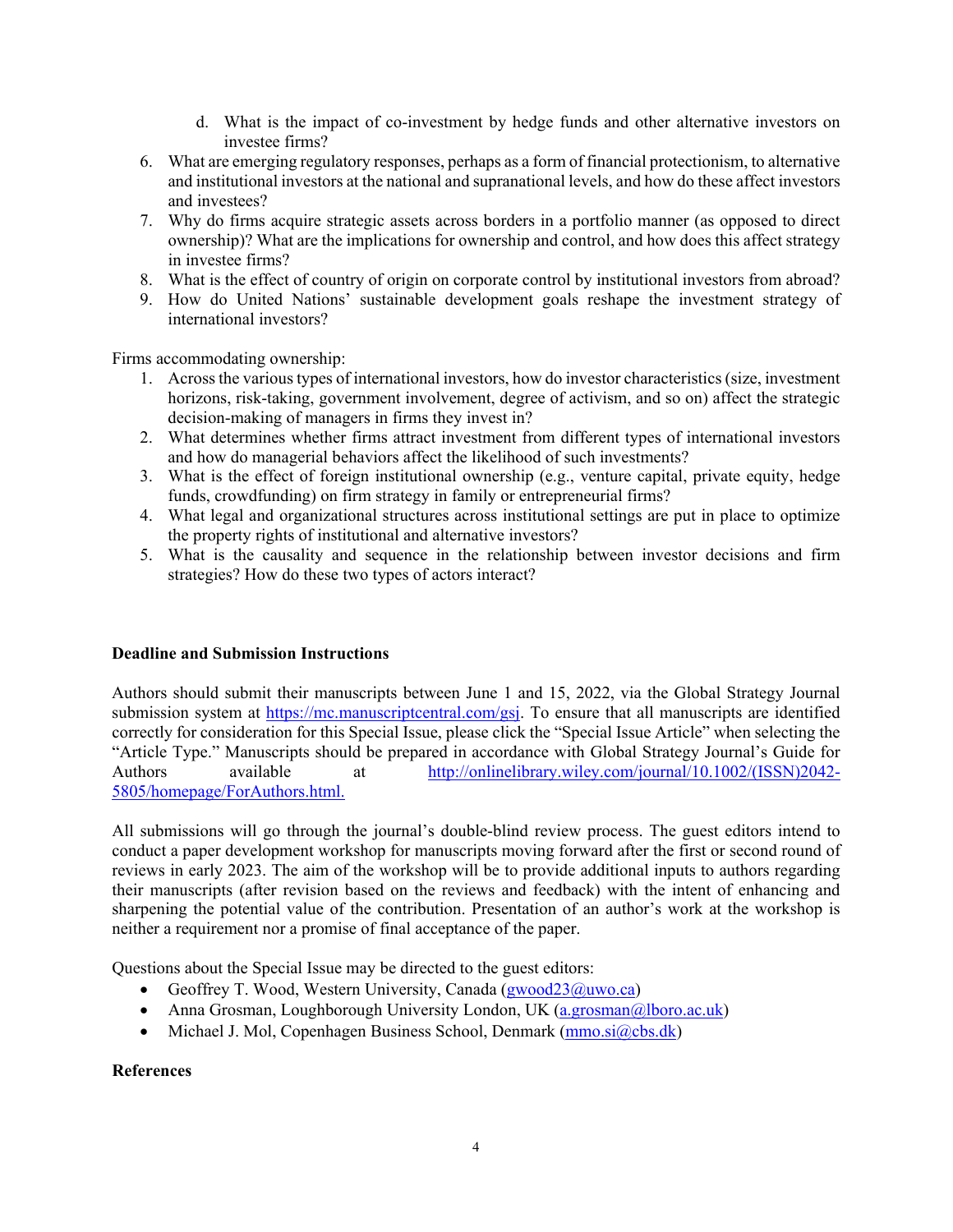- Aggarwal, R., Erel, I., Ferreira, M., & Matos, P. (2011). Does governance travel around the world? Evidence from institutional investors. *Journal of Financial Economics*, *100*(1), 154–181.
- Bacon, N., Wright, M., Demina, N., Bruining, H., & Boselie, P. (2008). The effects of private equity and buy-outs on HRM in the UK and the Netherlands. *Human Relations*, *61*(10), 1399–1433.
- Basak, S., & Pavlova, A. (2016). A model of financialization of commodities. *The Journal of Finance*, *71*(4), 1511–1556.
- Bebchuk, L. A., Cohen, A., & Hirst, S. (2017). The agency problems of institutional investors. *Journal of Economic Perspectives*, *31*(3), 89–102.
- Benito, G.R.G., Rygh, A., & Lunnan, R. (2016). The benefits of internationalization for state owned enterprises. *Global Strategy Journal*, *6*(4), 269–288.
- Bertoni, F., & Lugo, S. (2014). The effect of sovereign wealth funds on the credit risk of their portfolio companies. *Journal of Corporate Finance*, *27*, 21–35.
- Bolton, P., & Kacperczyk, M. (2021). Do investors care about carbon risk? *Journal of Financial Economics*. https://doi.org/10.1016/j.jfineco.2021.05.008.
- Bonini, S., Capizzi, V., Valletta, M., & Zocchi, P. (2018). Angel network affiliation and business angels' investment practices. J*ournal of Corporate Finance, 50*, 592–608.
- Brewster, C., Wood, G., & Brookes, M. (2008). Similarity, isomorphism or duality? Recent survey evidence on the human resource management policies of multinational corporations. *British Journal of Management*, *19*(4), 320–342.
- Budhwar, P., Cumming, D., & Wood, G. (2021). Entrepreneurial finance and the legacy of Mike Wright. *British Journal of Management*. https://doi.org/10.1111/1467-8551.12535.
- Burkart, M., Gromb, D., & Panunzi, F. (1997). Large shareholders, monitoring, and the value of the firm. *The Quarterly Journal of Economics, 112(3),* 693-728.
- Castaldi, S., Gubbi, S. R., Kunst, V. E., & Beugelsdijk, S. (2019). Business group affiliation and foreign subsidiary performance. *Global Strategy Journal*, *9*(4), 595–617.
- Clark, G.L., & Monk, A.H. (2017). *Institutional investors in global markets*. Oxford: Oxford University Press.
- Cuervo-Cazurra, A., Inkpen, A., Musacchio, A., & Ramaswamy, K. (2014). Governments as owners: Stateowned multinational companies. *Journal of International Business Studies*, *45*(8), 919–942.
- Cuervo-Cazurra, A., Mudambi, R., & Pedersen, T. (2019). Subsidiary power: Loaned or owned? The lenses of agency theory and resource dependency theory. *Global Strategy Journal*, *9*(4), 491–501.
- Cumming, D.J., & Johan, S.A. (2013). *Venture capital and private equity contracting: An international perspective.* Amsterdam: Elsevier.
- Cumming, D. J., & Johan, S. A. (2017). The problems with and promise of entrepreneurial finance. *Strategic Entrepreneurship Journal*, *11*(3), 357–370.
- Cumming, D. J., Johan, S. A., & Wood, G. (2021). *The Oxford handbook of hedge funds*. Oxford: Oxford University Press.
- Desender, K.A., Aguilera, R.V., Lópezpuertas‐Lamy, M., & Crespi, R. (2016). A clash of governance logics: Foreign ownership and board monitoring. *Strategic Management Journal*, *37*(2), 349–369.
- Driver, C., Grosman, A., & Scaramozzino, P. (2020). Dividend policy and investor pressure. *Economic Modelling*, *89*, 559–576.
- Dunlap-Hinkler, D., Kotabe, M., & Mudambi, R. (2010). A story of breakthrough vs. incremental innovation: Corporate entrepreneurship in the global pharmaceutical industry. *Strategic Entrepreneurship Journal, 4*(2), 106–127.
- Dyck, A., Lins, K. V., Roth, L., & Wagner, H. F. (2019). Do institutional investors drive corporate social responsibility? International evidence. *Journal of Financial Economics, 131*(3), 693–714.
- Ferreira, M. A., & Matos, P. (2008). The colors of investors' money: The role of institutional investors around the world. *Journal of Financial Economics, 88*(3), 499–533.
- Guery, L., Stevenot, A., Wood, G.T., & Brewster, C. (2017). The impact of private equity on employment: The consequences of fund country of origin—new evidence from France. *Industrial Relations: A Journal of Economy and Society*, *56*(4), 723–750.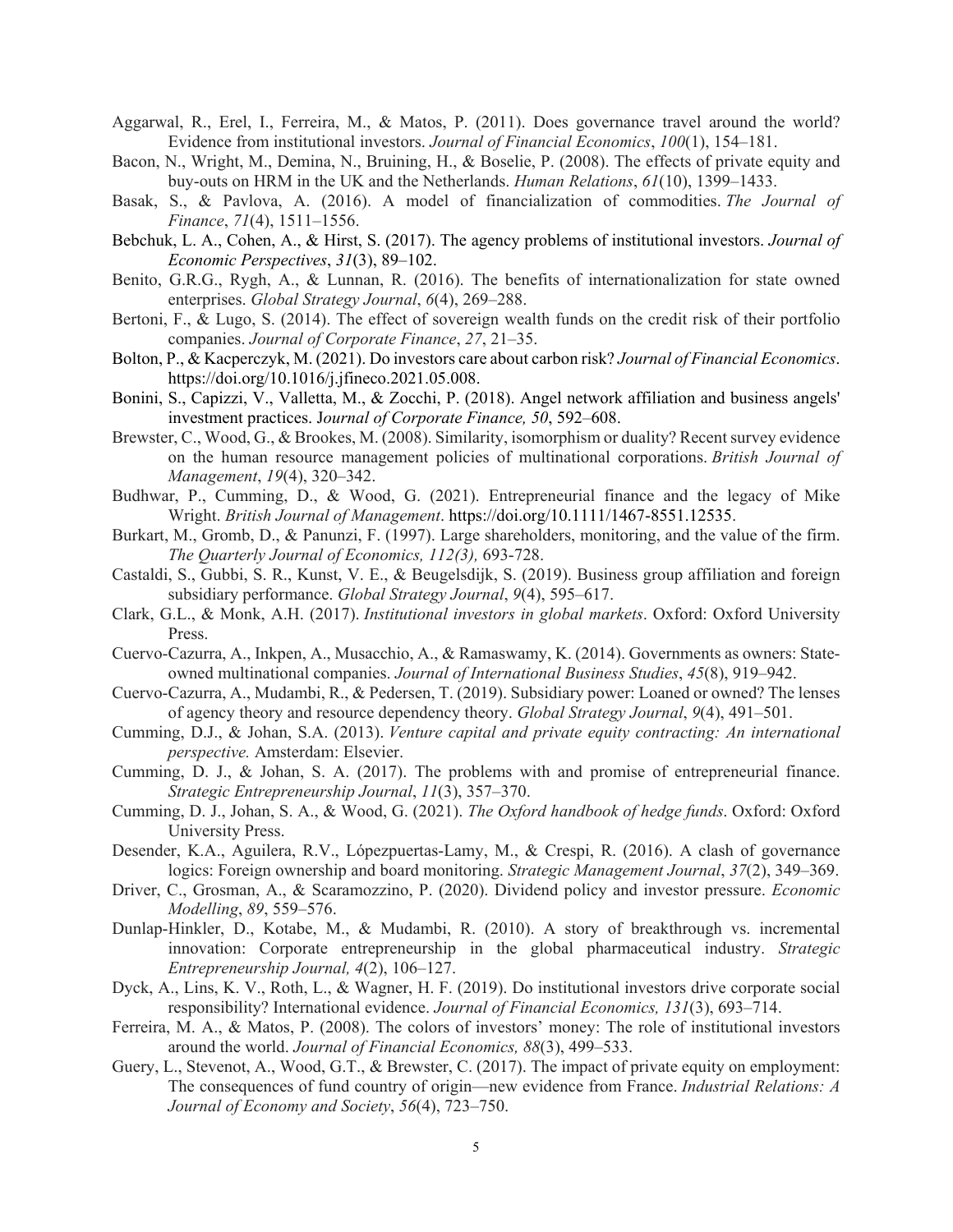- Haberly, D. (2014). White knights from the Gulf: Sovereign wealth fund investment and the evolution of German industrial finance. *Economic Geography, 90*(3), 293–320.
- Henderson, R. (2020). *Reimagining capitalism in a world on fire*. London: Hachette UK.
- Henderson, B. J., Pearson, N. D., & Wang, L. (2015). New evidence on the financialization of commodity markets. *The Review of Financial Studies, 28*(5), 1285–1311.
- Inoue, C.F., Lazzarini, S.G., & Musacchio, A. (2013). Leviathan as a minority shareholder: Firm-level implications of state equity purchases. *Academy of Management Journal*, *56*(6), 1775–1801.
- Jara-Bertin, M., López-Iturriaga, F.J., & López-de-Foronda, Ó. (2012). Does the influence of institutional investors depend on the institutional framework? An international analysis. *Applied Economics*, *44*(3), 265–278.
- Kacperczyk, M., Sundaresan, S., & Wang, T. (2021). Do foreign institutional investors improve price efficiency? *The Review of Financial Studies, 34*(3), 1317–1367.
- Mudambi, R., & Navarra, P. (2004). Is knowledge power? Knowledge flows, subsidiary power, and rentseeking within MNCs. *Journal of International Business Studies*, *35*(5), 385–406.
- Norges Bank Investment Management (NBIM). (2021). About the fund. Accessed on 16 March 2021 via https://www.nbim.no/en/the-fund/about-the-fund/.
- Panicker, V. S., Mitra, S., & Upadhyayula, R. S. (2019). Institutional investors and international investments in emerging economy firms: A behavioral risk perspective. *Journal of World Business, 54*(4), 322–334.
- Ray, S., Mondal, A., & Ramachandran, K. (2018). How does family involvement affect a firm's internationalization? An investigation of Indian family firms. *Global Strategy Journal*, *8*(1), 73– 105.
- Schelkle, W., & Bohle, D. (2020). European political economy of finance and financialization. *Review of International Political Economy*. https://doi.org/10.1080/09692290.2020.1808508.
- Schnyder, G., Grosman, A., Fu, K., Siems, M., & Aguilera, R. V. (2021). Legal perception and finance: The case of IPO firm value. *British Journal of Management.* https://doi.org/10.1111/1467- 8551.12531.
- Sethuram, S., Taussig, M., & Gaur, A. (2021). A multiple agency view of venture capital investment duration: The roles of institutions, foreignness, and alliances. *Global Strategy Journal.* https://doi.org/10.1002/gsj.1402.
- Shi, W., Gao, C., & Aguilera, R. V. (2021). The liabilities of foreign institutional ownership: Managing political dependence through corporate political spending. *Strategic Management Journal*, *42*(1), 84–113.
- Tihanyi, L., Johnson, R.A., Hoskisson, R.E., & Hitt, M.A. (2003). Institutional ownership differences and international diversification: The effects of boards of directors and technological opportunity. *Academy of Management Journal*, *46*(2), 195–211.
- Widmer, F. (2011). Institutional investors, corporate elites and the building of a market for corporate control. *Socio-Economic Review*, *9*(4), 671–697.
- Wright, M., Wood, G., Musacchio, A., Okhmatovskiy, I., Grosman, A., & Doh, J. P. (2021). State capitalism in international context: Varieties and variations. *Journal of World Business*, *56*(2). https://doi.org/10.1016/j.jwb.2020.101160.